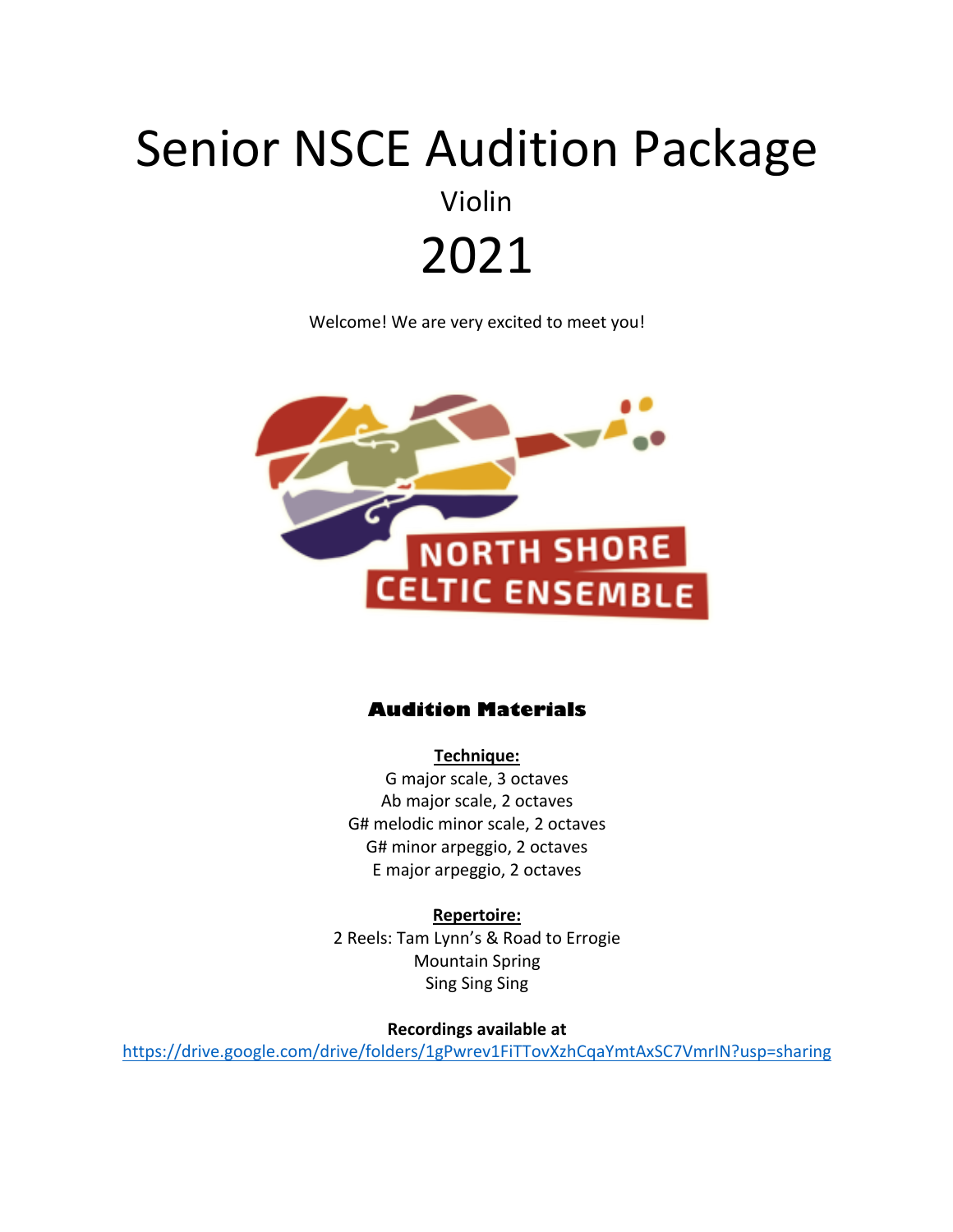#### Violin 1 Reels for Audition

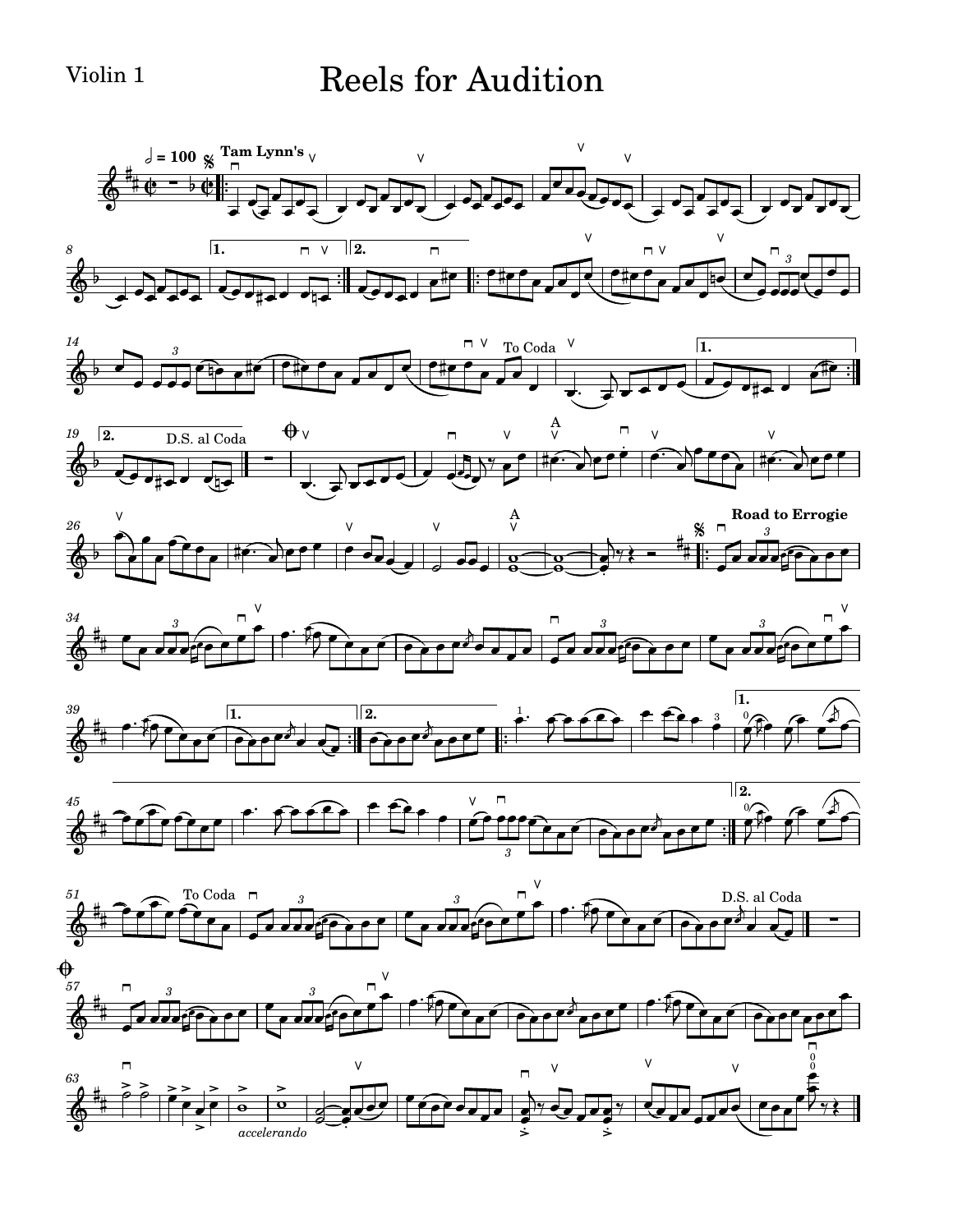#### Violin 1 Mountain Spring

Dean Marshall













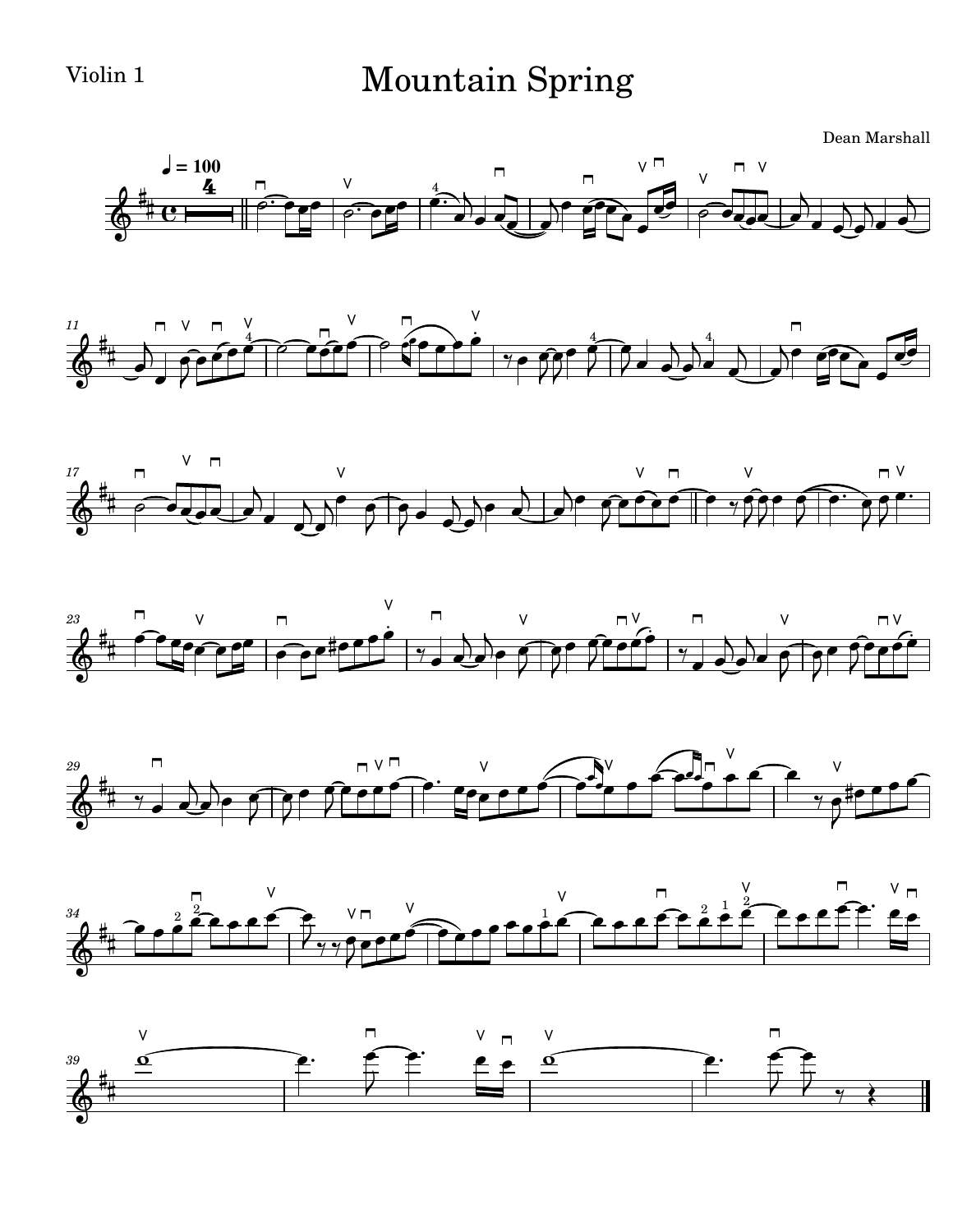Solo violin

*5*

## Sing Sing Sing





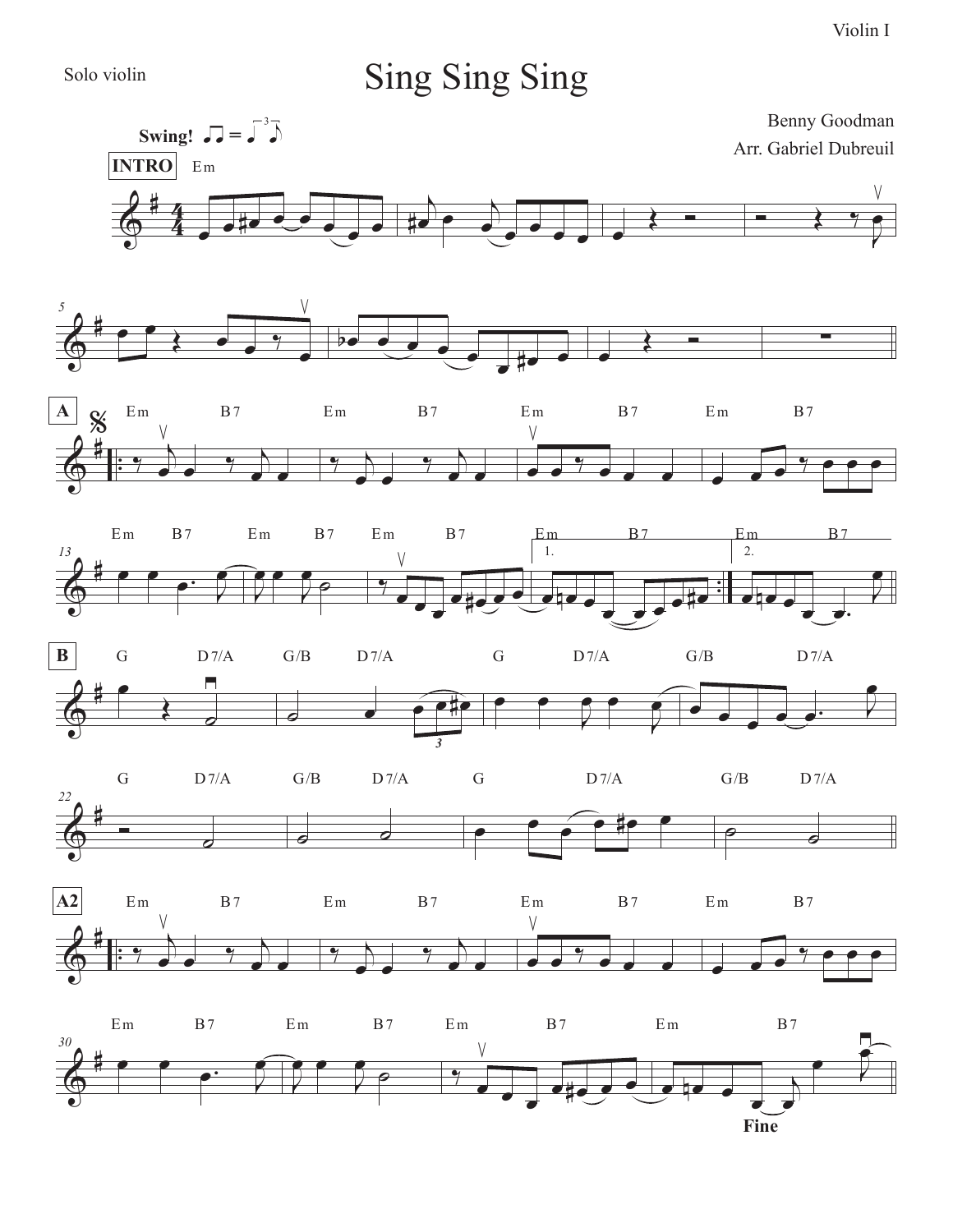2 Sing Sing Sing